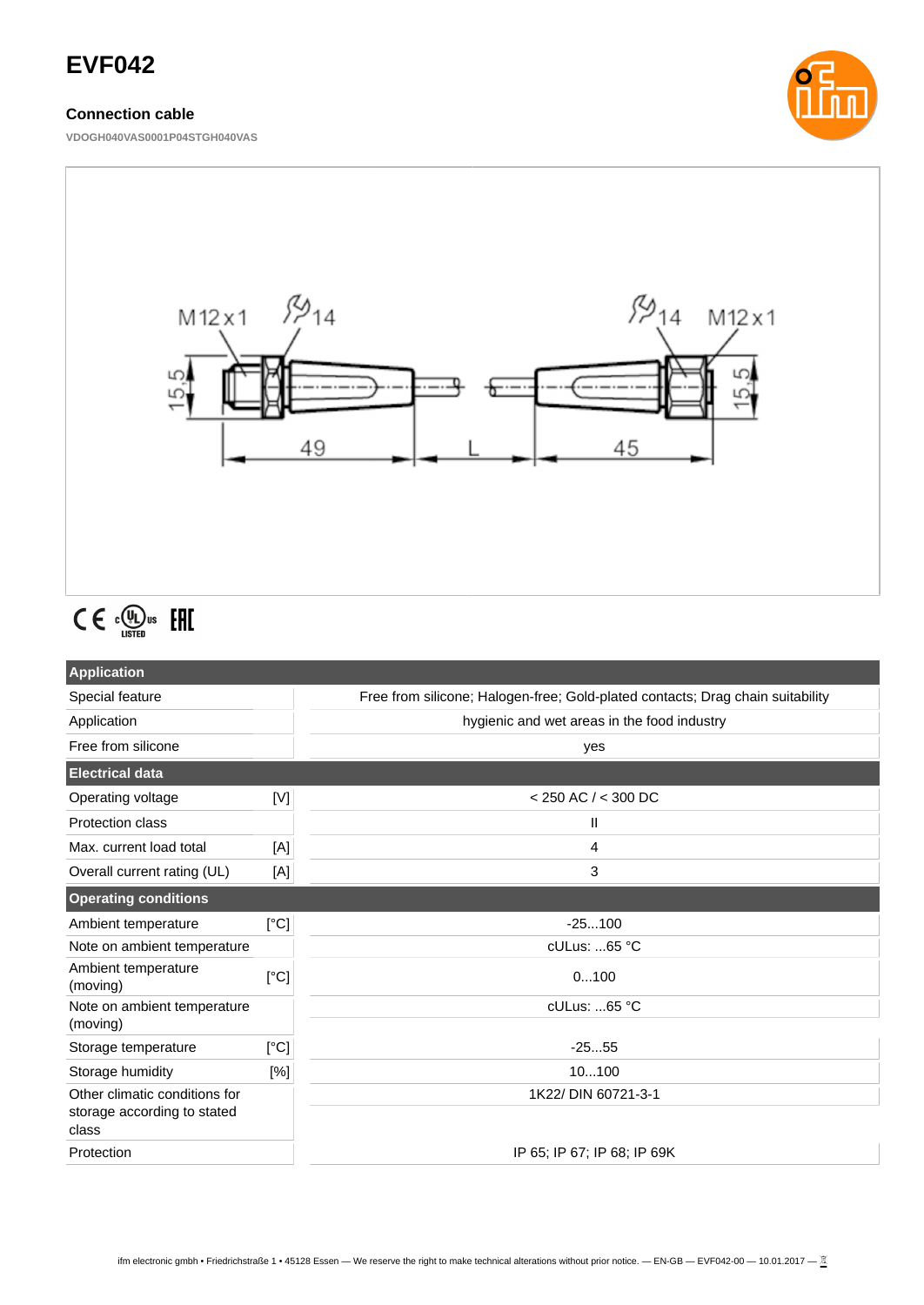# **EVF042**

## **Connection cable**

**VDOGH040VAS0001P04STGH040VAS**



| <b>Mechanical data</b> |     |                                 |                                                                                                   |  |
|------------------------|-----|---------------------------------|---------------------------------------------------------------------------------------------------|--|
| Weight                 | [g] | 71.5                            |                                                                                                   |  |
| <b>Materials</b>       |     | PP Halogen-free; Sealing: EPDM  |                                                                                                   |  |
| Moulded-body material  |     | <b>PP</b>                       |                                                                                                   |  |
| Material nut           |     | stainless steel (1.4404 / 316L) |                                                                                                   |  |
| Drag chain suitability |     | yes                             |                                                                                                   |  |
| Drag chain suitability |     | bending radius for flexible use | min. 10 x cable diameter                                                                          |  |
|                        |     | travel speed                    | max. 3.3 m/s for a horizontal travel length<br>of 5 m and max. acceleration of 5 m/s <sup>2</sup> |  |
|                        |     | bending cycles                  | $> 1$ Mio.                                                                                        |  |
|                        |     | torsional strain                | $± 180$ °/m                                                                                       |  |
| Remarks                |     |                                 |                                                                                                   |  |
| Pack quantity          |     | 1 pcs.                          |                                                                                                   |  |
|                        |     |                                 |                                                                                                   |  |

#### **Electrical connection - plug**

Connector: 1 x M12, straight; Moulded body: PP; Locking: stainless steel (1.4404 / 316L); Contacts: gold-plated; Tightening torque: 0.6...1.2 Nm; Take into account the maximum value of the counterpart!



#### **Electrical connection**

Cable: 1 m, MPPE, Halogen-free, grey, Ø 4.9 mm; 4 x 0.34 mm² (42 x Ø 0.1 mm )

#### **Connection**



## **Electrical connection - socket**

Connector: 1 x M12, straight; Moulded body: PP; Locking: stainless steel (1.4404 / 316L); Contacts: gold-plated; Tightening torque: 0.6...1.5 Nm